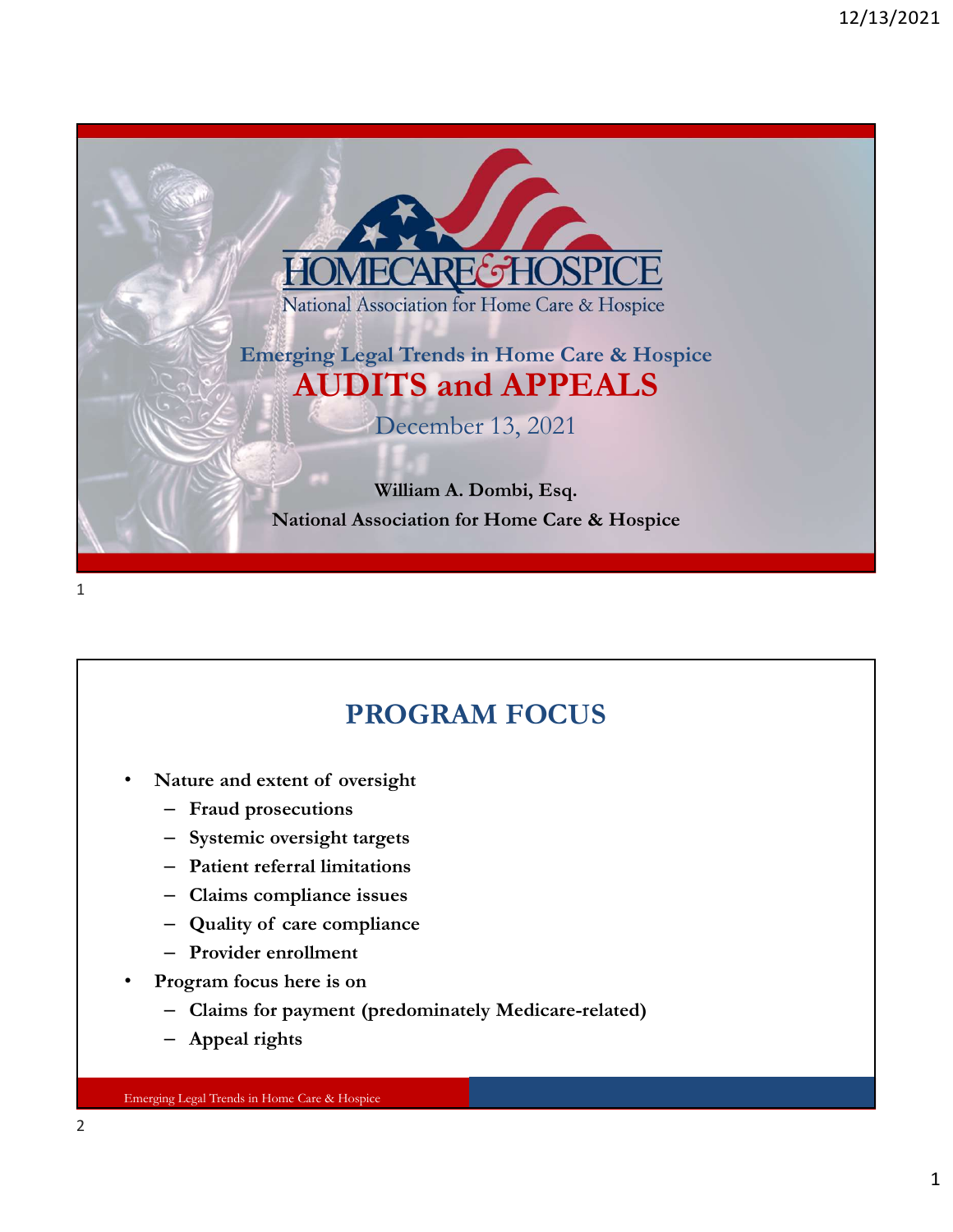- 12/13/2021<br>Purposes of Audits<br>ity of administrative agency to Congress and • Accountability of administrative agency to Congress and<br>
• Accountability of administrative agency to Congress and<br>
• Overall program integrity<br>
– Proper payments the people
- Overall program integrity
	- Proper payments
	- Deter fraud and abuse
- Save money!

3

## RIGHTS OF APPEAL **RIGHTS OF APPEAL**<br>
OURCE<br>
— U.S. Constitution<br>
— Statutory<br>
— Administrative rules<br>
Dperation<br>
— Technical application<br>
— Exhaustion of remedies<br>
— Scope of review<br>
— Standard of review **RIGHTS OF APPEAL**<br>
OURCE<br>
– U.S. Constitution<br>
– Statutory<br>
– Administrative rules<br>
Dperation<br>
– Technical application<br>
– Exhaustion of remedies<br>
– Scope of review<br>
– Standard of review<br>
– Standard of review

- **SOURCE** 
	- U.S. Constitution
	- Statutory
	- Administrative rules
- **Operation** 
	- Technical application
	-
	-
	-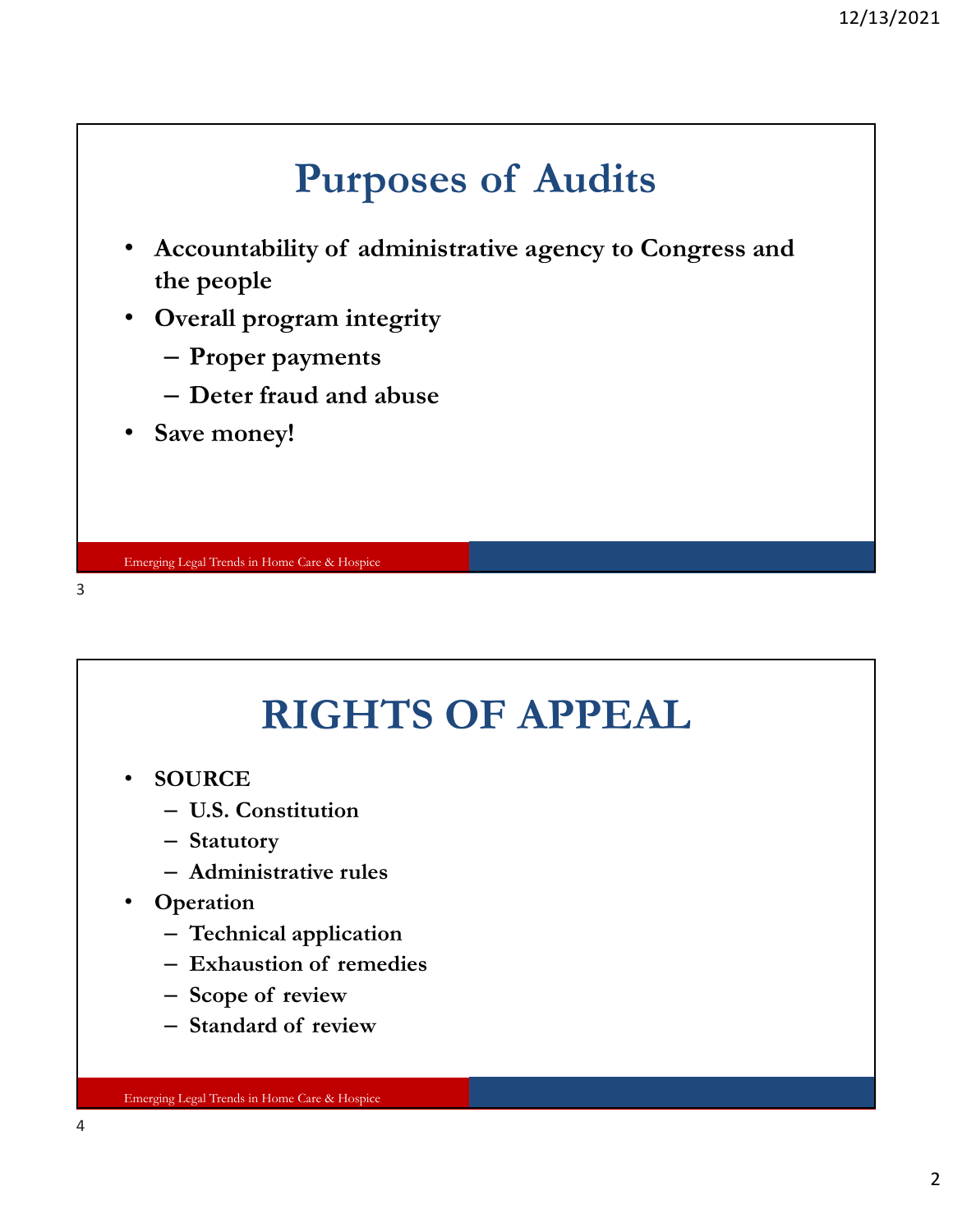

 $5<sub>5</sub>$ 

# Home Care Compliance vs. Fraud Home Care Compliance vs. Fraud<br>
Fraud= Jail, Fines, and Repayments<br>
Noncompliance=Administrative headaches and Refunding<br>
Dverpayments<br>
- Olaims and Conditions for Payment<br>
- Quality of care (CoPs)<br>
- Provider enrollment

- Fraud= Jail, Fines, and Repayments
- Noncompliance=Administrative headaches and Refunding **Overpayments**
- Compliance Areas
	- Claims and Conditions for Payment
	-
	-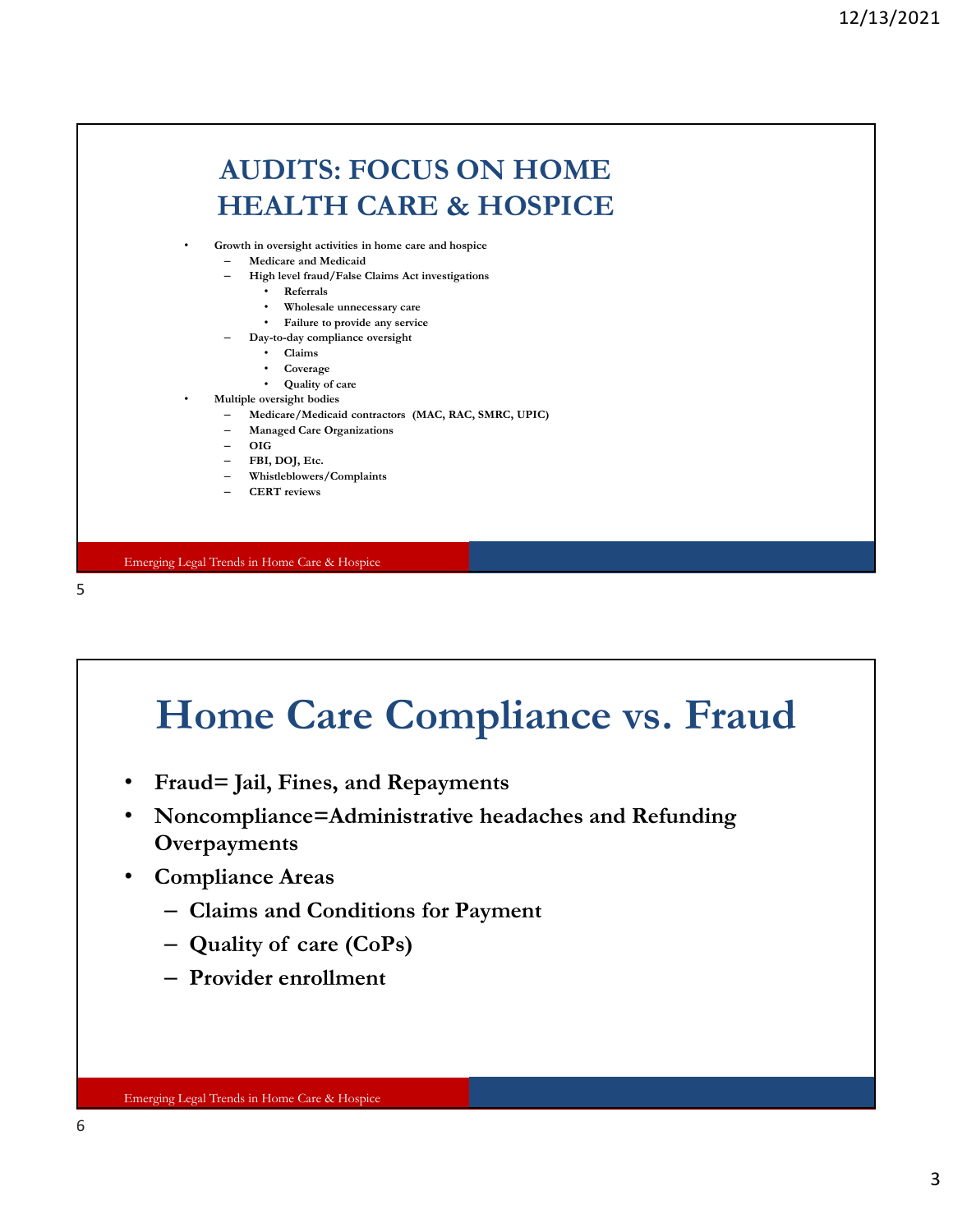### CLAIMS RISK AREAS

- UTILIZATION LEVELS
- AUTHORIZATION OF CARE
- COMPLIANCE/CONSISTENCY WITH APPROVED PLAN OF TREATMENT
- DOCUMENTATION
- TECHNICAL REQUIREMENTS FOR PAYMENT

7

### CLAIMS COMPLIANCE: Oversight Methods • MACs, UPICs, SMRC, RACs, and States routinely

- looking
- OIG and FBI/DOJ highly targeted focus
- Hospice and home health care targeted
- Audits are data driven based on benchmark aberrancies
	- Automated and complex claims reviews
	- Technical compliance the first target
	- Coverage standards the second stop
	- Extrapolation through sampling audits
	- Payment suspensions a risk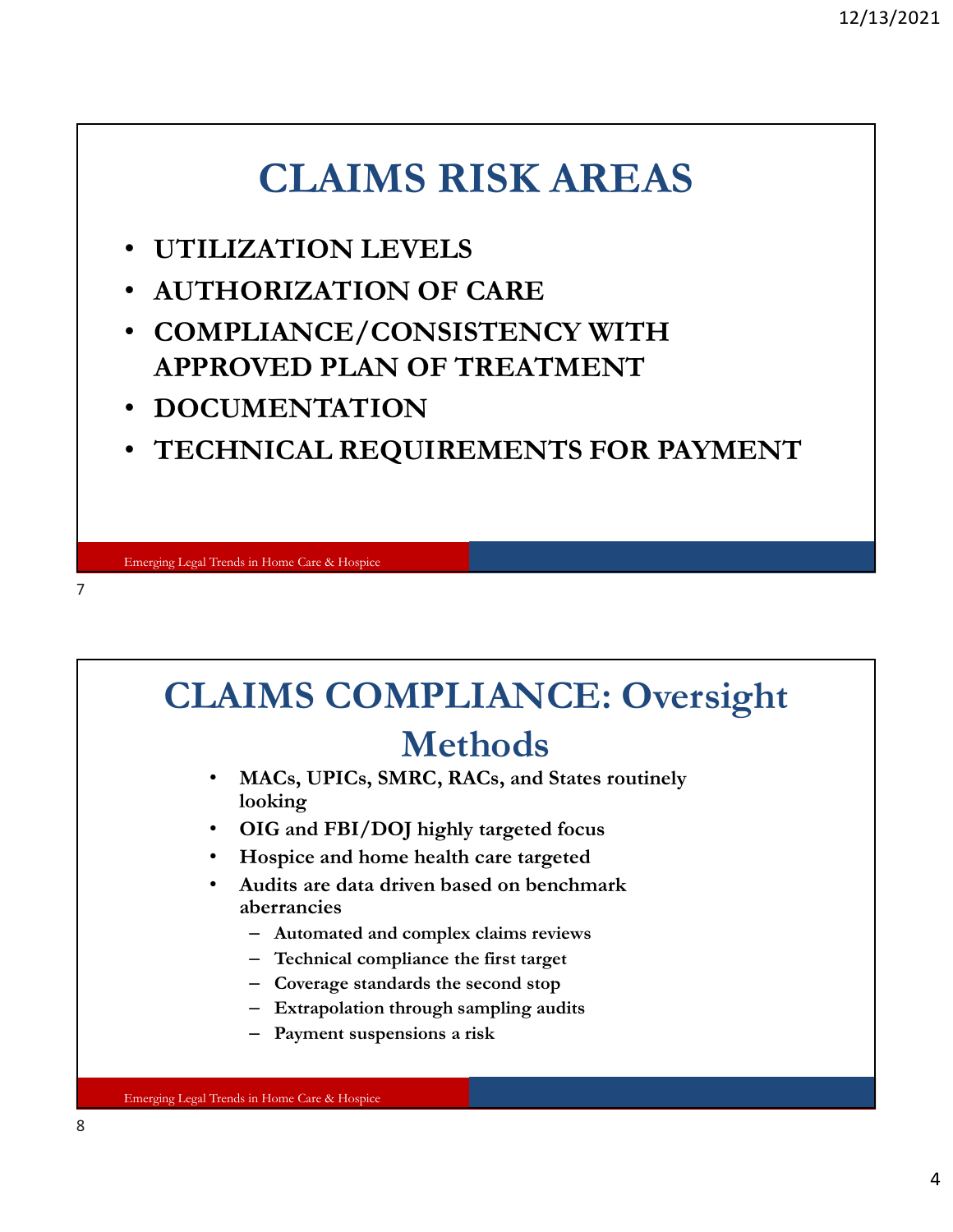

| <b>CERT Drivers in Audits: Nonhospital</b><br><b>Based Hospice</b> |                              |                         |                          |
|--------------------------------------------------------------------|------------------------------|-------------------------|--------------------------|
| <b>Report YEAR</b>                                                 | <b>Improper Payment Rate</b> | <b>Insufficient Doc</b> | <b>Medical Necessity</b> |
| 2015                                                               | 10.7%                        | 51.3%                   | 44.9%                    |
| 2016                                                               | 14.6%                        | 74.2%                   | 23.2%                    |
| 2017                                                               | $15.0\%$                     | $57.2\%$                | 31.8%                    |
|                                                                    | 5.6%                         | 64.3%                   | $13.2\%$                 |
| 2020                                                               |                              |                         |                          |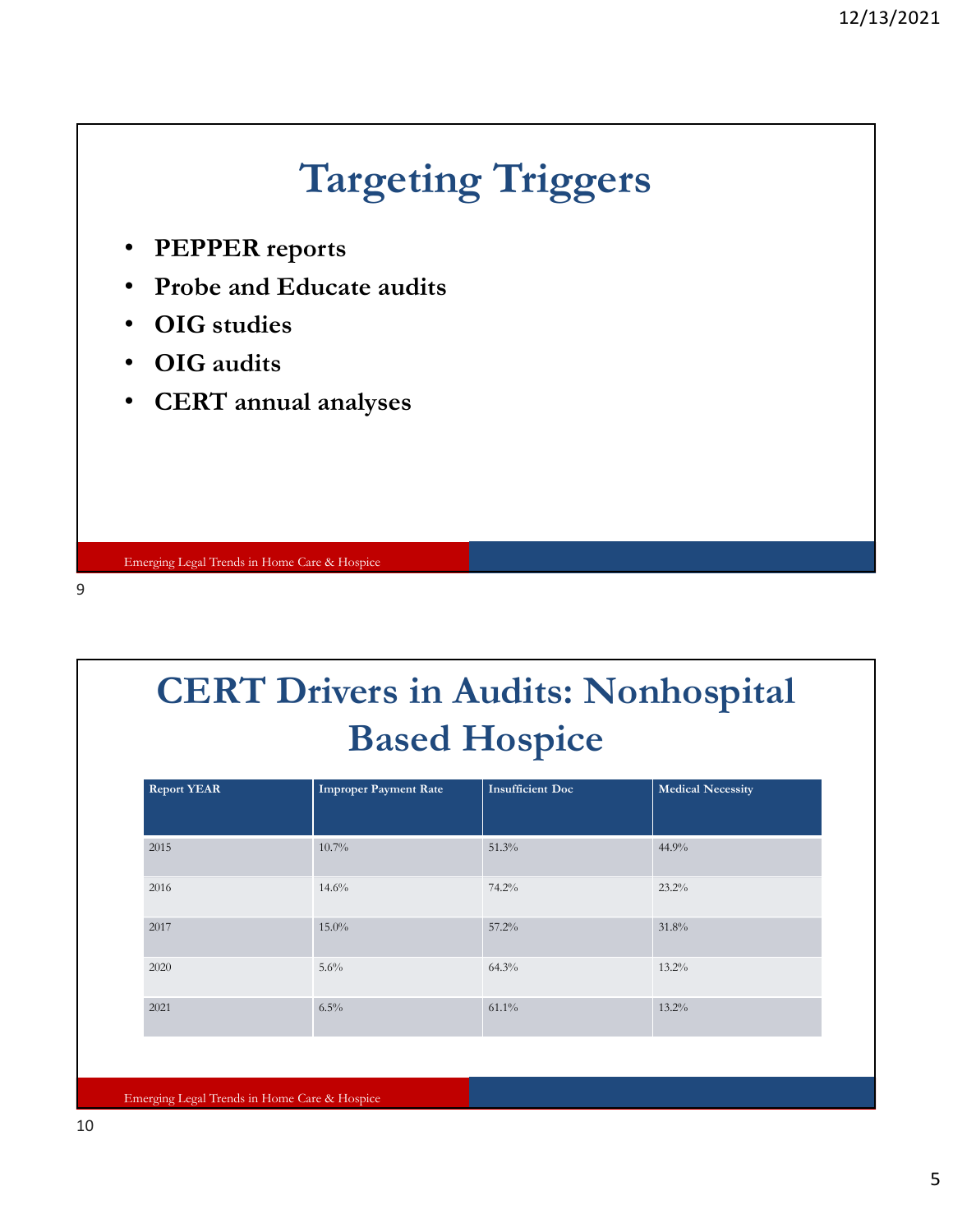### CERT Drivers in Audits: Hospital Based Hospice

| <b>CERT Drivers in Audits: Hospital Based</b><br>Hospice |                                              |                         |                          |  |  |  |
|----------------------------------------------------------|----------------------------------------------|-------------------------|--------------------------|--|--|--|
| <b>Report YEAR</b>                                       | <b>Improper Payment Rate</b>                 | <b>Insufficient Doc</b> | <b>Medical Necessity</b> |  |  |  |
| 2015                                                     | 18.9%                                        | 79.6%                   | 16.6%                    |  |  |  |
| 2016                                                     | $31.0\%$                                     | 72.7%                   | 27.3%                    |  |  |  |
| 2017                                                     | $10.5\%$                                     | 93.3%                   | $0.0\%$                  |  |  |  |
| 2020                                                     | 20.4%                                        | $90.9\%$                | 4.8%                     |  |  |  |
| 2021                                                     | 22.3%                                        | 80.2%                   | 10.3%                    |  |  |  |
|                                                          | Emerging Legal Trends in Home Care & Hospice |                         |                          |  |  |  |
|                                                          |                                              |                         |                          |  |  |  |
|                                                          |                                              |                         |                          |  |  |  |

11

### CERT Drivers in Audits: Home Health

| 2021                                         | 22.3%                                        | 80.2%                   | 10.3%                    |
|----------------------------------------------|----------------------------------------------|-------------------------|--------------------------|
|                                              |                                              |                         |                          |
|                                              | Emerging Legal Trends in Home Care & Hospice |                         |                          |
|                                              |                                              |                         |                          |
|                                              |                                              |                         |                          |
|                                              |                                              |                         |                          |
|                                              | <b>CERT Drivers in Audits: Home Health</b>   |                         |                          |
|                                              |                                              |                         |                          |
|                                              |                                              |                         |                          |
| <b>Report YEAR</b>                           | <b>Improper Payment Rate</b>                 | <b>Insufficient Doc</b> | <b>Medical Necessity</b> |
|                                              |                                              |                         |                          |
| 2015                                         | 59.9%                                        | 94.8%                   | $4.1\%$                  |
| 2016                                         | 42.0%                                        | 96.4%                   | $2.3\%$                  |
| 2017                                         | 32.3%                                        | 89.0%                   | 4.3%                     |
|                                              |                                              |                         |                          |
| 2020                                         | $9.3\%$                                      | 68.7%                   | $16.0\%$                 |
| 2021                                         | 10.38x                                       | 59.1%                   | 27.1%                    |
|                                              |                                              |                         |                          |
|                                              |                                              |                         |                          |
| Emerging Legal Trends in Home Care & Hospice |                                              |                         |                          |
|                                              |                                              |                         |                          |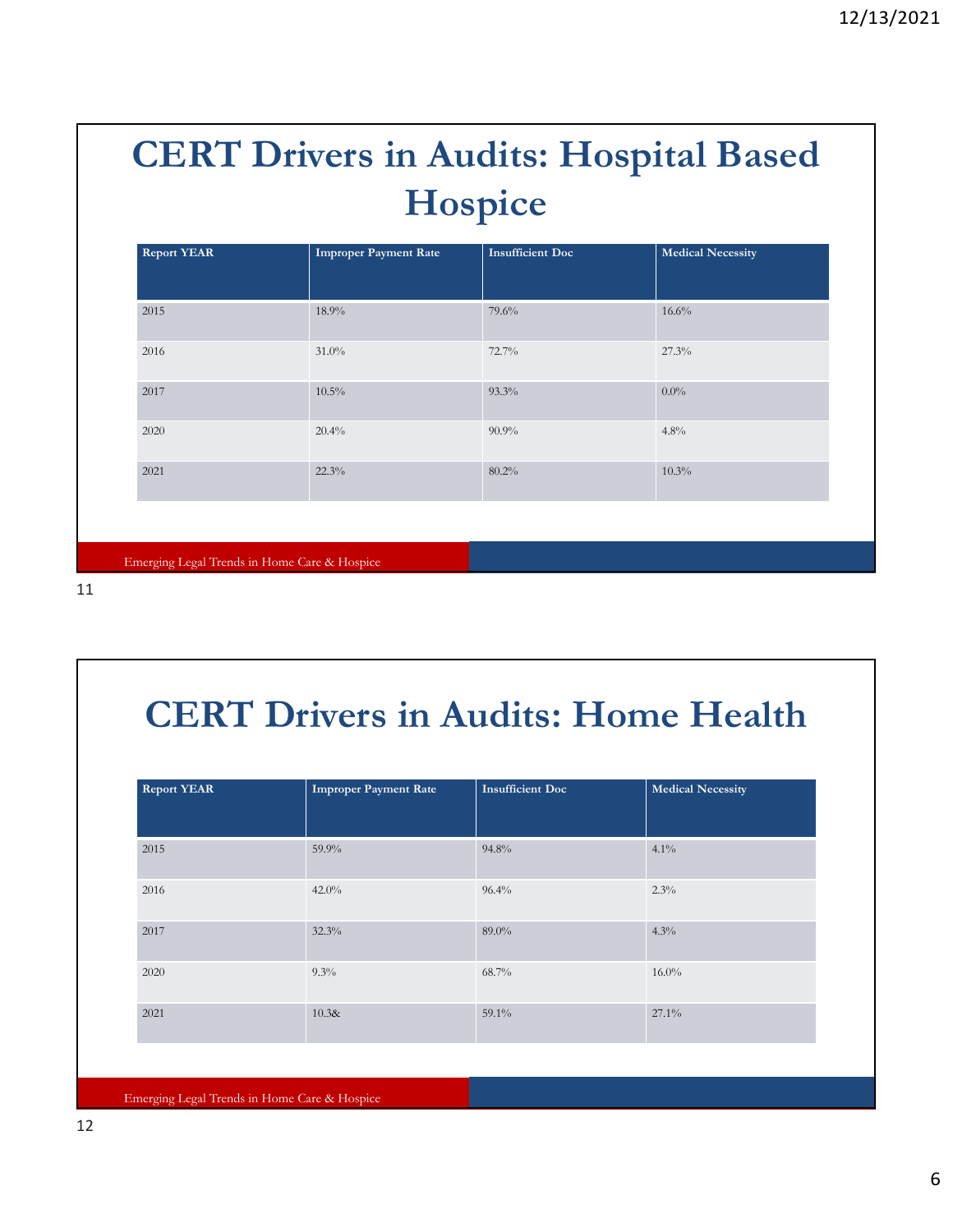### Medicare Hospice Claims Risk Areas

- Technical compliance
	- Election
	- Attending physician
- Related to terminal illness
	- drugs
- Hospice face-to-face rule
- Terminal illness documentation
- Hospice and the nursing facility resident
- Continuous care
- Inpatient days

Emerging Legal Trends in Home Care & Hospice

13

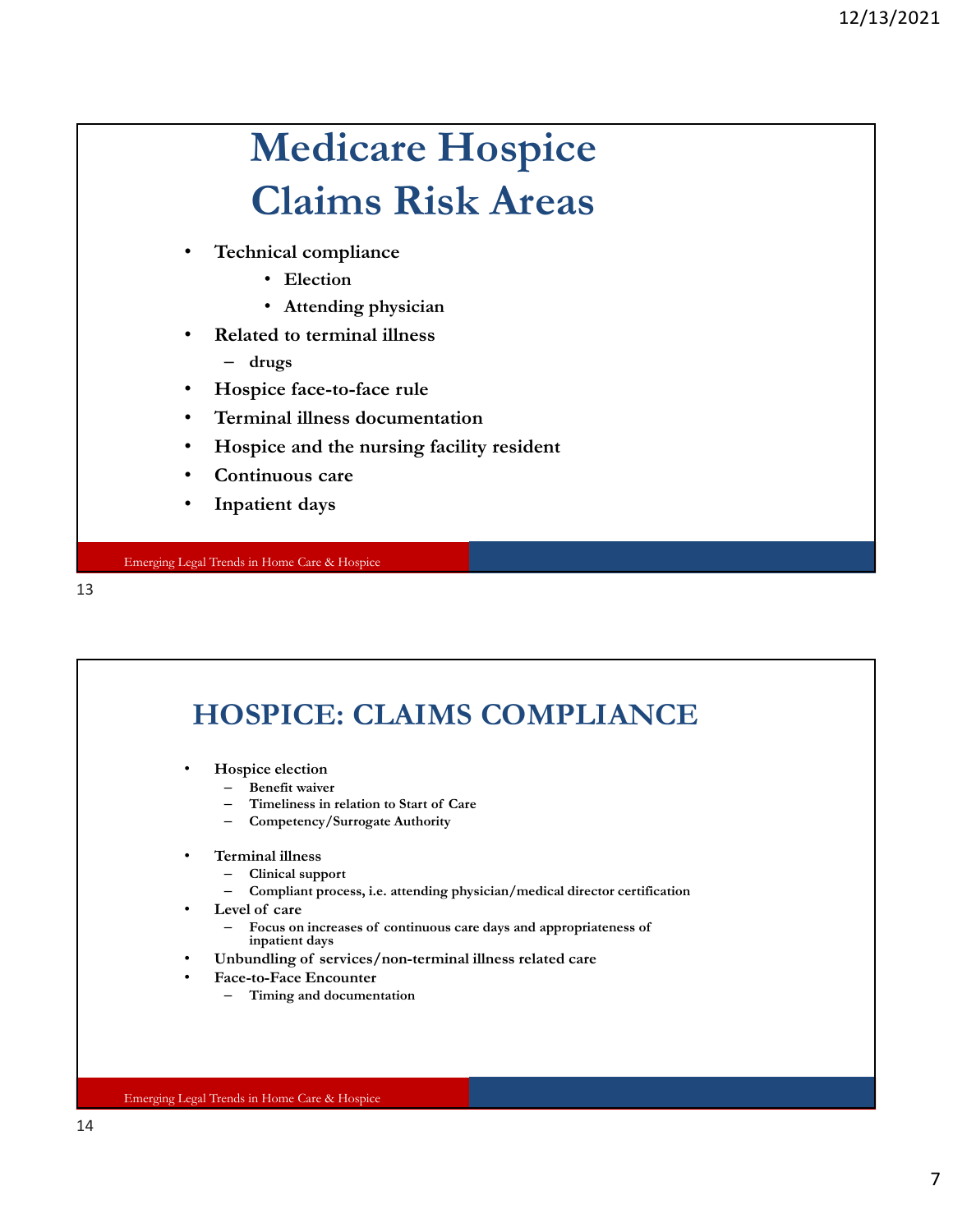



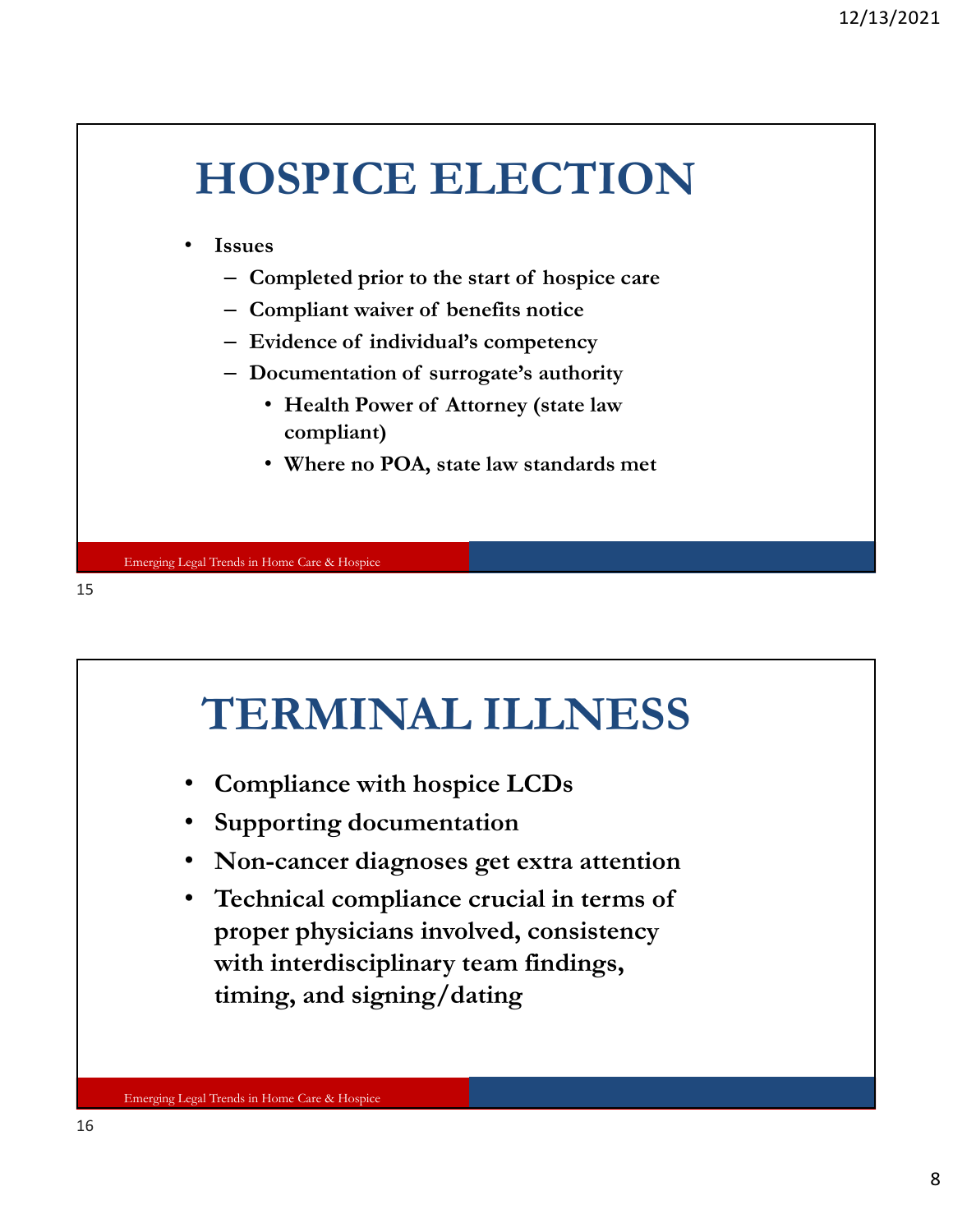



– Narrative insufficient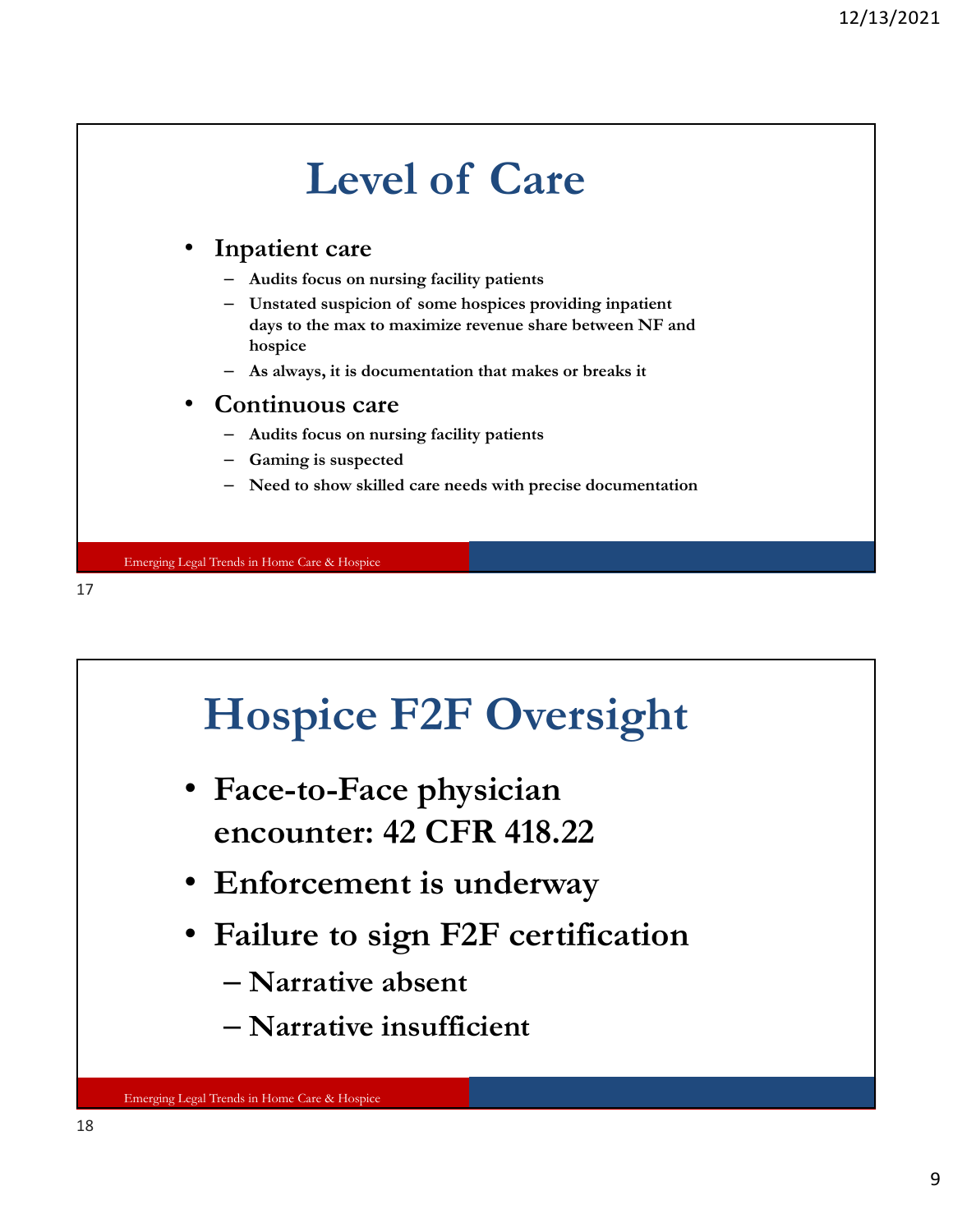

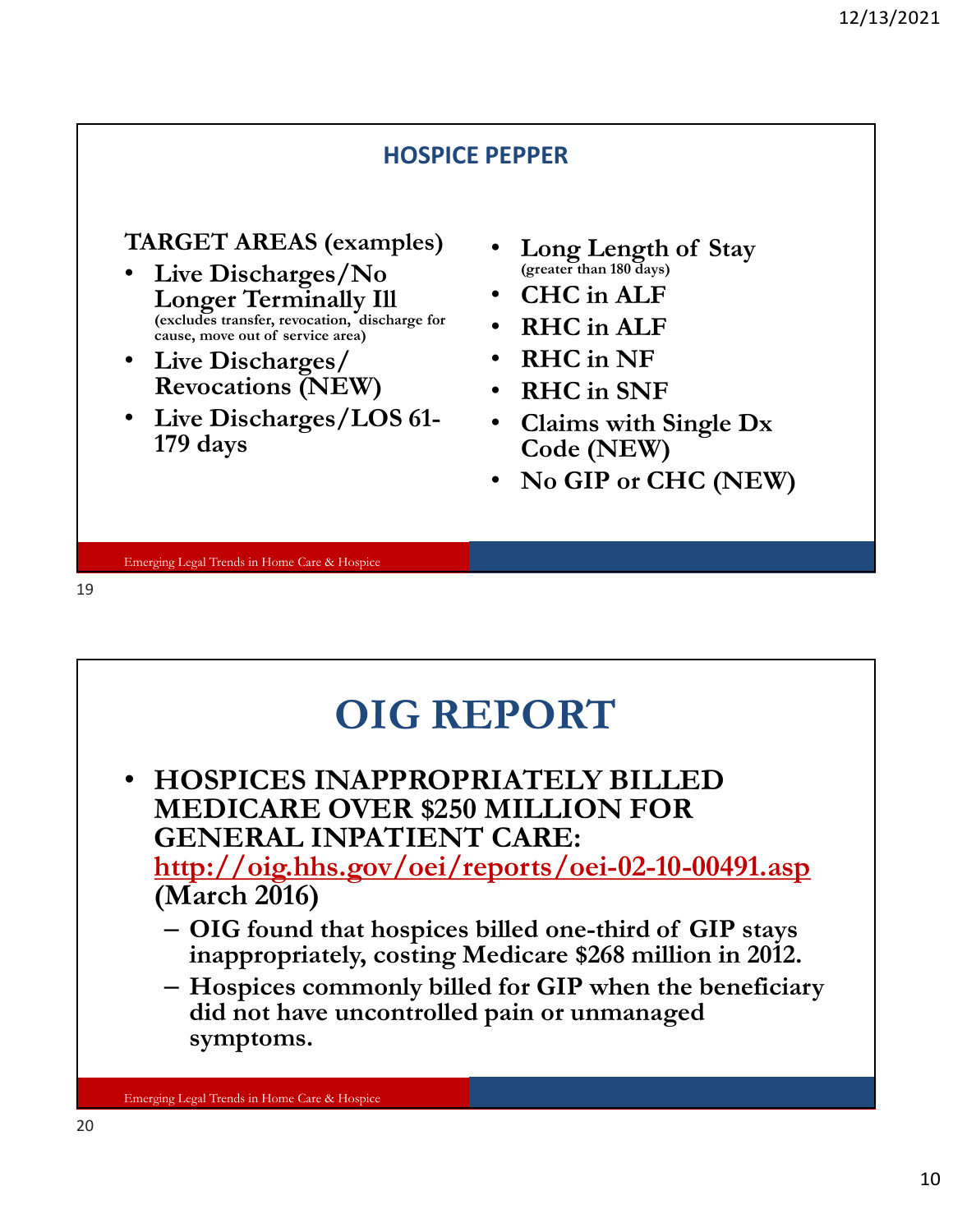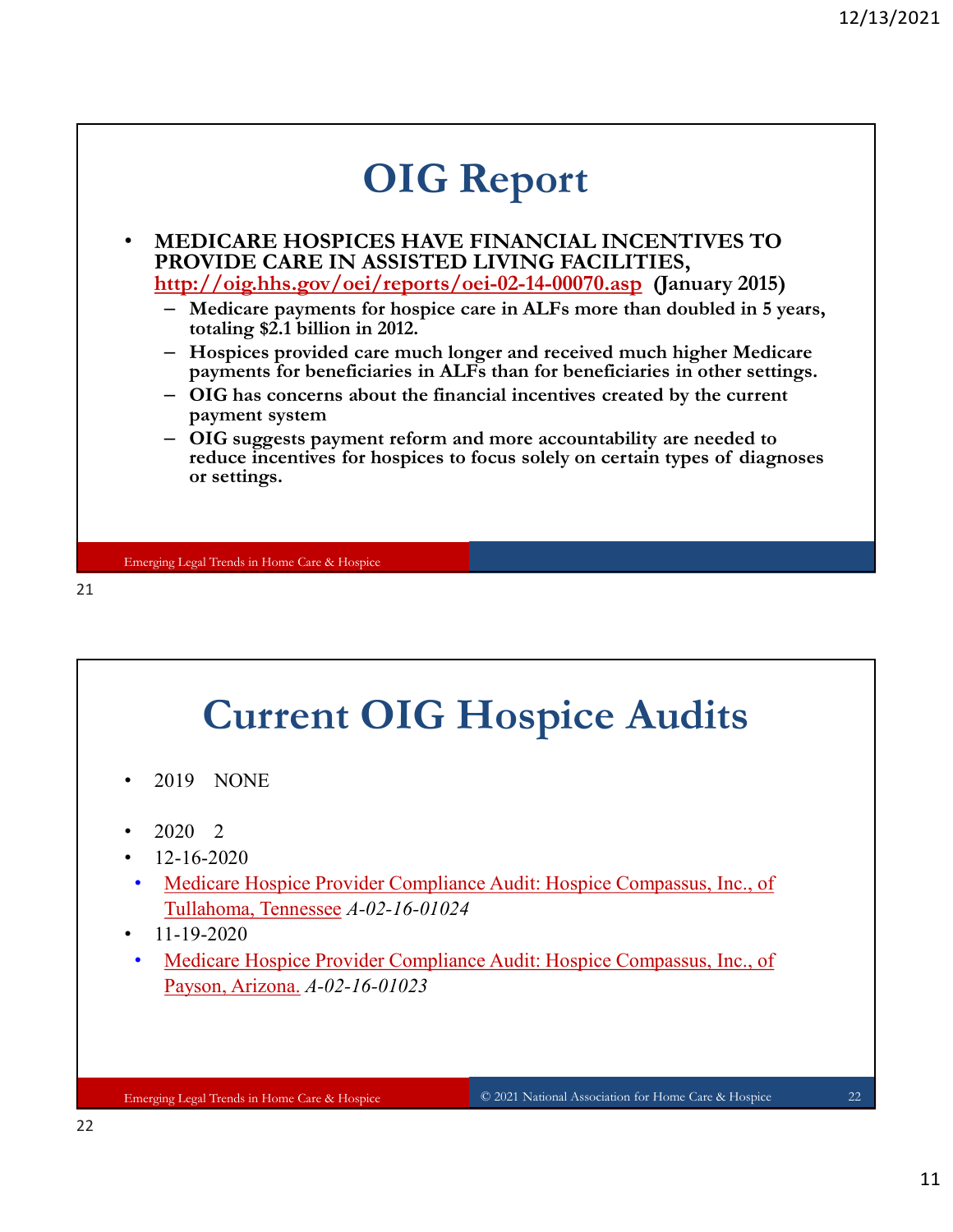### Emerging Legal Trends in Home Care & Hospice Current OIG Hospice Audits • 2021 11 • 11-16-2021 • Medicare Improperly Paid Suppliers an Estimated \$117 Million Over 4 Years for Durable Medical Equipment, Prosthetics, Orthotics, and Supplies Provided to Hospice Beneficiaries A-09-20-03026 • A-07-17-01173 • 10-25-2021 Office of Inspector General's Partnership With the Commonwealth of Massachusetts Office of the State Auditor: Office of Medicaid (MassHealth) - Payments for Hospice-Related Services for Dual-Eligible **Current OIG Hospice Audits**<br>
(021 11)<br>
14-16-2021<br>
14-16-2021<br>
14-16-2021<br>
Medican Improperly Paid Suppliers an Estimated S117 Million Over 4 Years for Durable Medical<br>
<u>Requirement, Prosibletics, Orthotics, and Supplies</u> Members A-01-20-00001  $\overline{A-07-17}$ -06075 • 07-12-2021 • Medicare Hospice Provider Compliance Audit: Partners In Care, Inc. A-09-18-03024 • 07-08-2021 • Medicare Hospice Provider Compliance Audit: Mission Hospice & Home Care, Inc. A-09-18-03009 • 06-23-2021 • Medicare Hospice Provider Compliance Audit: Northwest Hospice, LLC A-09-20-03035 © 2021 National Association for Home Care & Hospice 23

### 23

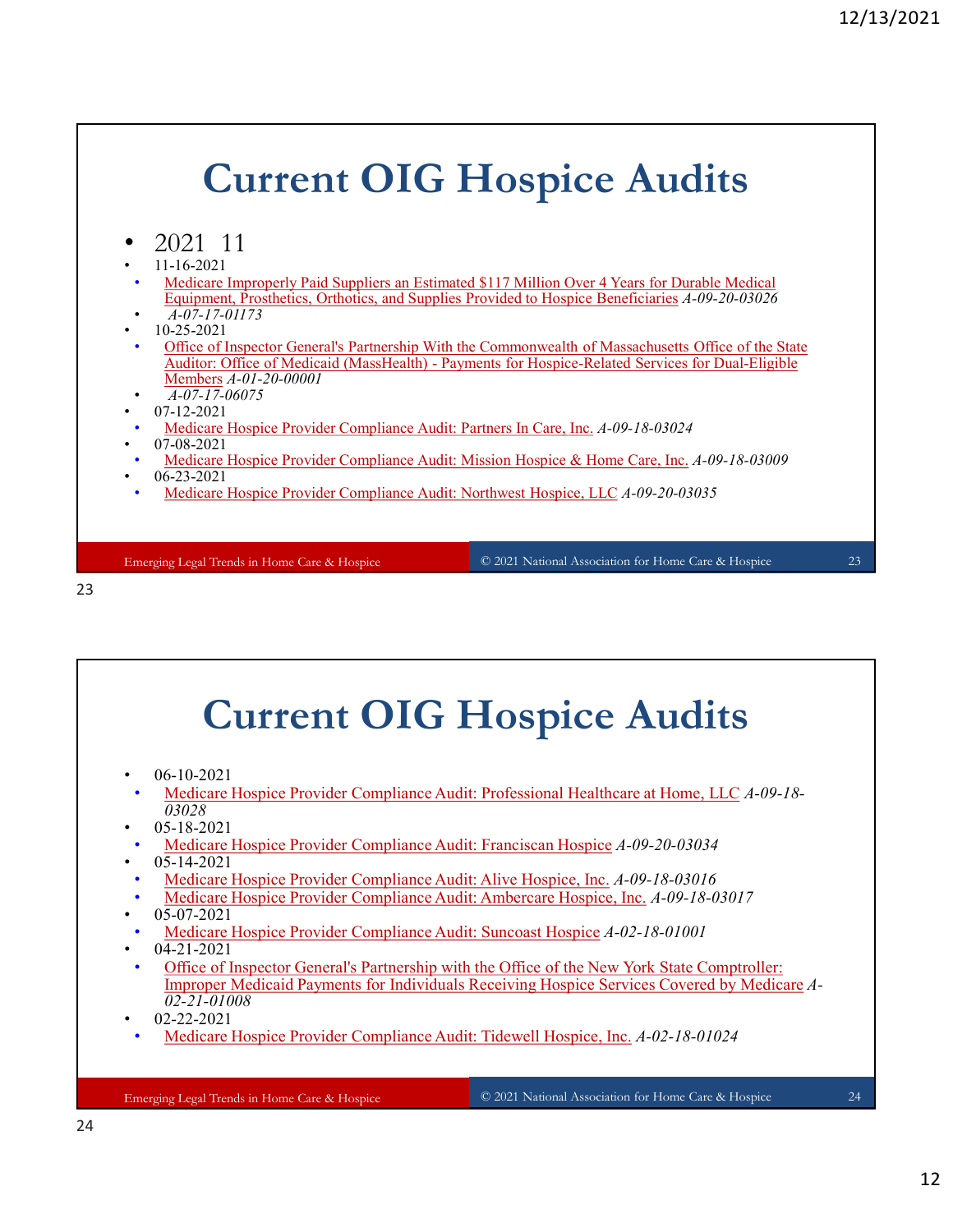### Medicare Home Health Oversight Claims Target Areas Medicare Home Health Oversight<br>
Claims Target Areas<br>
Technical compliance<br>
- Signed and dated orders<br>
Homebound<br>
- Conflicting documentation<br>
- Chances is big target<br>
- Therapy is a big target<br>
- Improper "improvement" sta

- Technical compliance
- Signed and dated orders
- Homebound
	- Absences documented or reported by patient
	- Conflicting documentation
- Medical Necessity
	- Therapy is a big target
	- Improper "improvement" standard
	-
- Coding
- diagnoses
- Face-to-Face Encounter
- Therapy Assessments

Emerging Legal Trends in Home Care & Hospice

25

## Home Health PEPPER Targets • Face-to-Face Encounter<br>• Face-to-Face Encounter<br>• Therapy Assessments<br>**Encoing Legal Tread in Home Care & Horpice**<br>• Average Case Mix<br>• Average Number of Episodes<br>• Average Length of Stay<br>• Average Length of Stay<br>• Avera • Average Length nikome Care & Hoppics<br>• Average Case Mix<br>• Average Case Mix<br>• Average Number of Episodes<br>• Average Length of Stay<br>• Average Medicare Payment

- Average Case Mix
- 
- 
-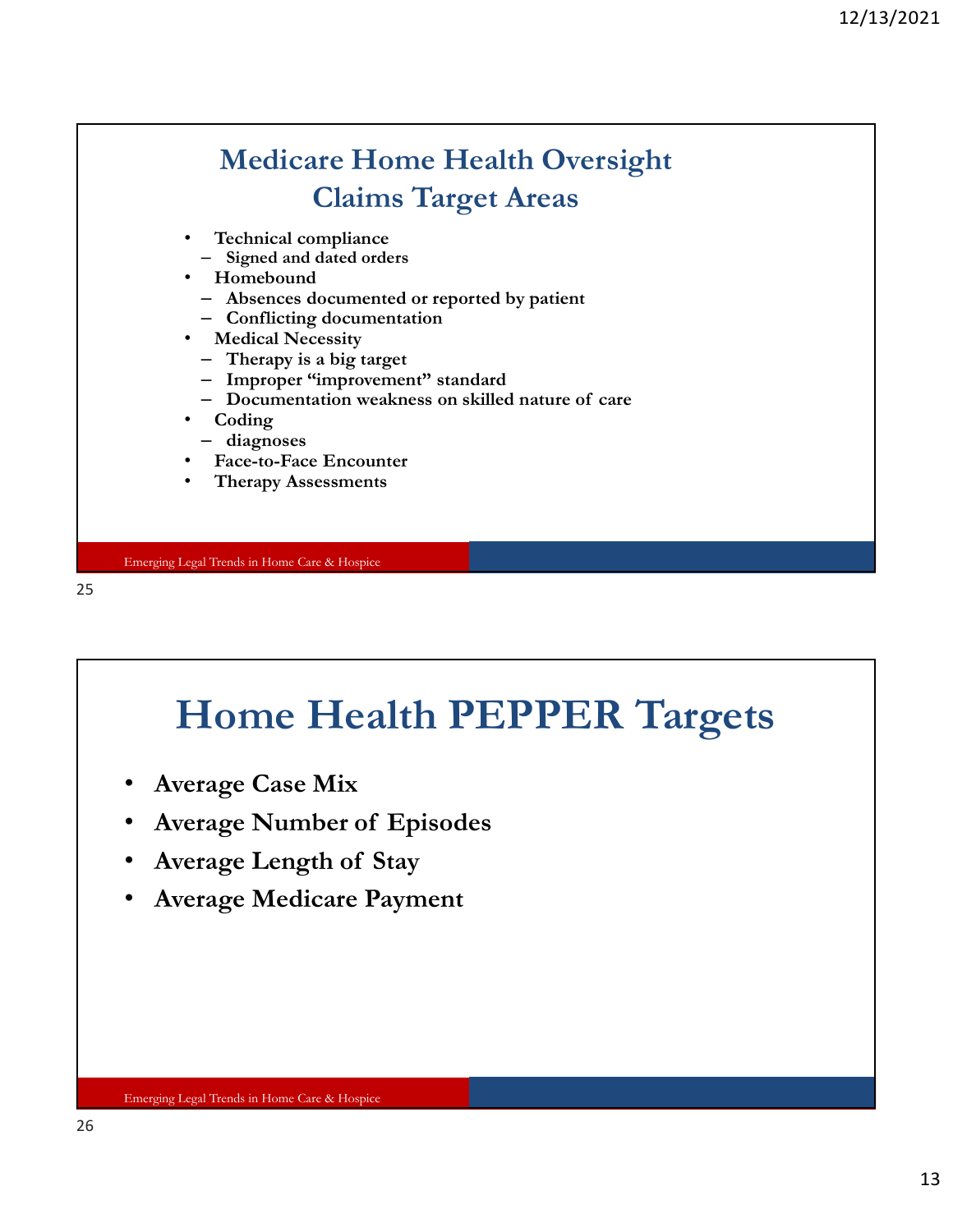

### Medicare Advantage: Post Pay Audits • MA plans have begun auditing home health claims on a post-pay basis, including MI Some using a contractor: SCIO • Focus on technical compliance issues – Signed physician orders – F2F requirements – Pre-2015 therapy needs assessments – OASIS • HHAs not aware that MA plans required compliance with technical Medicare FFS standards

- Significant back liabilities
- Costly appeals processes

### Emerging Legal Trends in Home Care & Hospice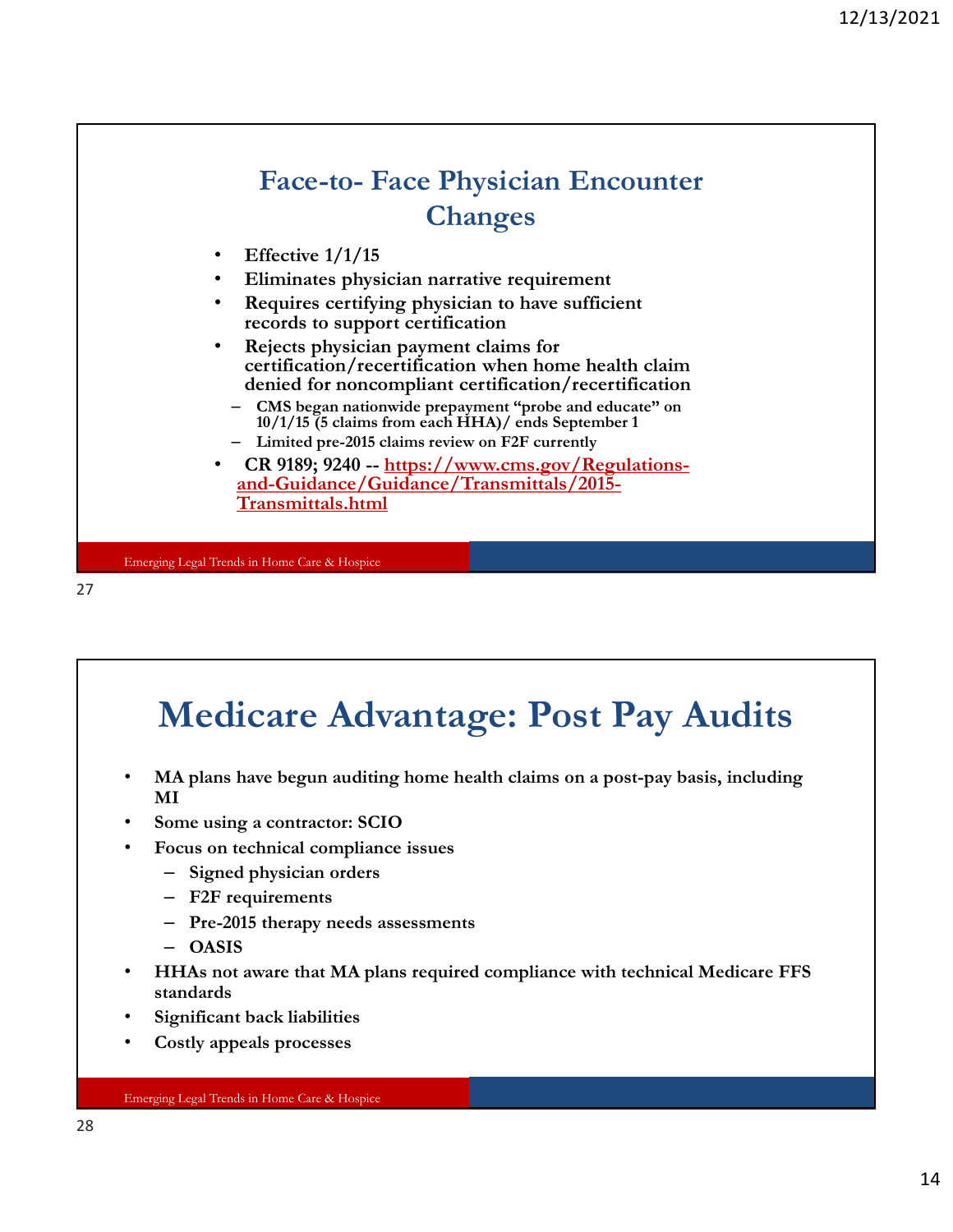### Medicare Home Health OIG Oversight

- https://oig.hhs.gov/oas/reports/region1/11300518.pdf
- 
- Medicare Home Health OIG Overs<br>• Audit of an MA-based HHA (2016)<br>• https://oig.hhs.gov/oas/reports/region1/11300518.pdf<br>• estimated overpayments of at least \$15.5 million for the audit p<br>• Alleged that agency incorrectly b <sup>12/13/202</sup><br>
• Audit of an MA-based HHA (2016)<br>
• Audit of an MA-based HHA (2016)<br>
• https://oig.hhs.gov/oas/reports/region1/11300518.pdf<br>
• estimated overpayments of at least \$15.5 million for the audit period.<br>
• Alleged were not homebound, beneficiaries did not require skilled services, documentation from the certifying physicians was missing or insufficient to support the services the Agency provided, or, in one instance, a claim contained an incorrect payment code.
- CMS settled for much less

29

### Medicare Home Health OIG Oversight

- https://oig.hhs.gov/oas/reports/region2/21401005.pdf
- insufficient to support the services the Agency provided, or, in<br>instance, a claim contained an incorrect payment code.<br>• CMS settled for much less<br><br>• CMS settled for much less<br><br>• Audit of NY-based HHA (2016)<br>• Audit of NY Alleges that the agency incorrectly billed Medicare for some beneficiaries who were not homebound, some beneficiaries who did not require skilled services, and some services for which the documentation from the certifying physician was missing or insufficient to support the services. Ensemington Translation Hemis Care & Hospics<br>
• Audit of NY-based HHA (2016)<br>
• Audit of NY-based HHA (2016)<br>
• Alleges that the agency incorrectly billed Medicare for some beneficiaries who<br>
• Alleges that the agency inco
- million for the audit period.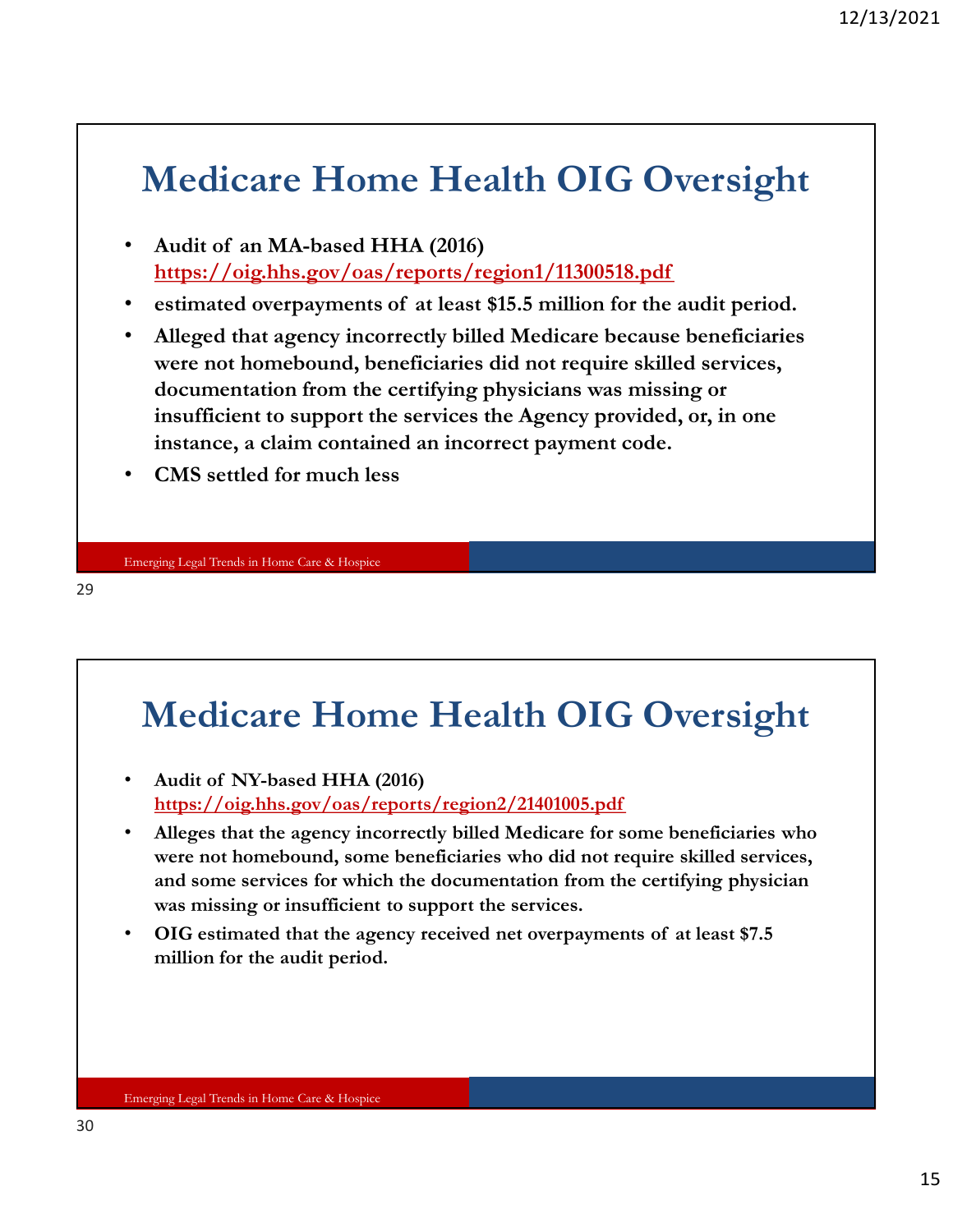# Medicare Home Health OIG Oversight **Medicare Home Health OIG Ove:**<br>
• 2019 6<br>
• 12-05-2019<br>
• <u>Medicare Home Health Agency Provider Compliance Audit: Palos Community Hospital Home<br>
• 05-17-200022<br>
• <u>Medicare Home Health Agency Provider Compliance Review: </u></u> **Medicare Home Health OIG Oversight**<br>
<sup>12.05.2019<br>
<sup>12.05.2019<br>
<sup>12.05.2019</sup><br> **Medicare Home Health Agency Provider** Compliance Audit: Pales Community Hospital Home Health Agency 4-05-06.2019<br>
<sup>1</sup> Medicare Them Health Age</sup></sup>

|  | 2019 | 6 |
|--|------|---|
|--|------|---|

- 12-05-2019
- Medicare Home Health Agency Provider Compliance Audit: Palos Community Hospital Home Health Agency A-05-17-00022
- 10-30-2019
- Medicare Home Health Agency Provider Compliance Review: Angels Care Home Health A-07-16-05093
- 09-05-2019
- The Centers for Medicare & Medicaid Services Could Use Comprehensive Error Rate Testing Data To Identify High-Risk Home Health Agencies (A-05-17-00035)
- 05-28-2019
- Great Lakes Home Health Services, Inc., Billed for Home Health Services That Did Not Comply With Medicare Coverage and Payment Requirements (A-05-16-00057)
- 05-13-2019
- EHS Home Health Care Service, Inc., Billed for Home Health Services That Did Not Comply With Medicare Coverage and Payment Requirements (A-05-16-00055)
- 
- 05-08-2019<br>Excella HomeCare Billed for Home Health Services That Did Not Comply With Medicare Coverage and Payment Requirements (A-01-16-00500)

Emerging Legal Trends in Home Care & Hospice

© 2021 National Association for Home Care & Hospice 31



### Medicare Home Health OIG Oversight • Caral Lakes Home Health Agencies (*A*-05-17-00035)<br>
• Great Lakes Home Health Services, Inc., Billed for Home Health Services That Did Not Comply<br>
• Coverage and Payment Requirements (*A-05-16-00035)*<br>
• EHS Home Health • Contrage and Payment Requirements (4-05-16-00057)<br>
• ELIS Hone Health Care Service, Inc. Billed for Home Health Services That Did Not Comply With Medicare Coverage and Payment<br>
• Secolus Home Care Stilled for Home Health **Medicare Home Home Home Home Health Agency Provider Compliance Audit: The Department Association Care Provider Complete Audit: Compliance Audit: The Department Complete Audit: Compliance Audit: The Department Complete Co**

- 
- 12-22-2020
- 12-22-2020<br>• Medicare Home Health Agency Provider Compliance Audit: Tender Touch Health Care Services A-04-18-07077
- 
- 12-07-2020<br>• Medicare Home Health Agency Provider Compliance Audit: Total Patient Care Home Health, LLC *A-06-16-05005*<br>• 11-18-2020
- 11-18-2020<br>
<u>Medicare Home Health Agency Provider Compliance Audit: The Palace at Home A-04-17-07067</u><br>
10-29-2020
- 10-29-2020<br>• Medicare Home Health Agency Provider Compliance Audit: Visiting Nurse Association of Central Jersey Home Care and Hospice, Inc. A-02-17-01025
- 10-16-2020 • Medicare Home Health Agency Provider Compliance Audit: Gem City Home Care, LLC A-05-18-00011
- 09-11-2020<br>• Medicare Home Health Agency Provider Compliance Audit: Mercy Health Visiting Nurse Services A-05-18-00035
- 08-11-2020<br>• Medicare Home Health Agency Provider Compliance Audit: Mission Home Health of San Diego, Inc. 4-09-18-03008
- 08-10-2020
- 
- 08-05-2020 • Inadequate Edits and Oversight Caused Medicare To Overpay More Than \$267 Million for Hospital Inpatient Claims With Post-Acute-Care Transfers to Home<br>• Health Services A-04-18-04067<br>• 07-22-2020
- CMS Could Have Saved \$192 Million by Targeting Home Health Claims for Review With Visits Slightly Above the Threshold That Triggers a Higher Medicare Payment A-09-18-03031  $04 - 09 - 2020$
- Medicare Home Health Agency Provider Compliance Audit: Residential Home Health A-05-16-00063

Emerging Legal Trends in Home Care & Hospice

© 2021 National Association for Home Care & Hospice 32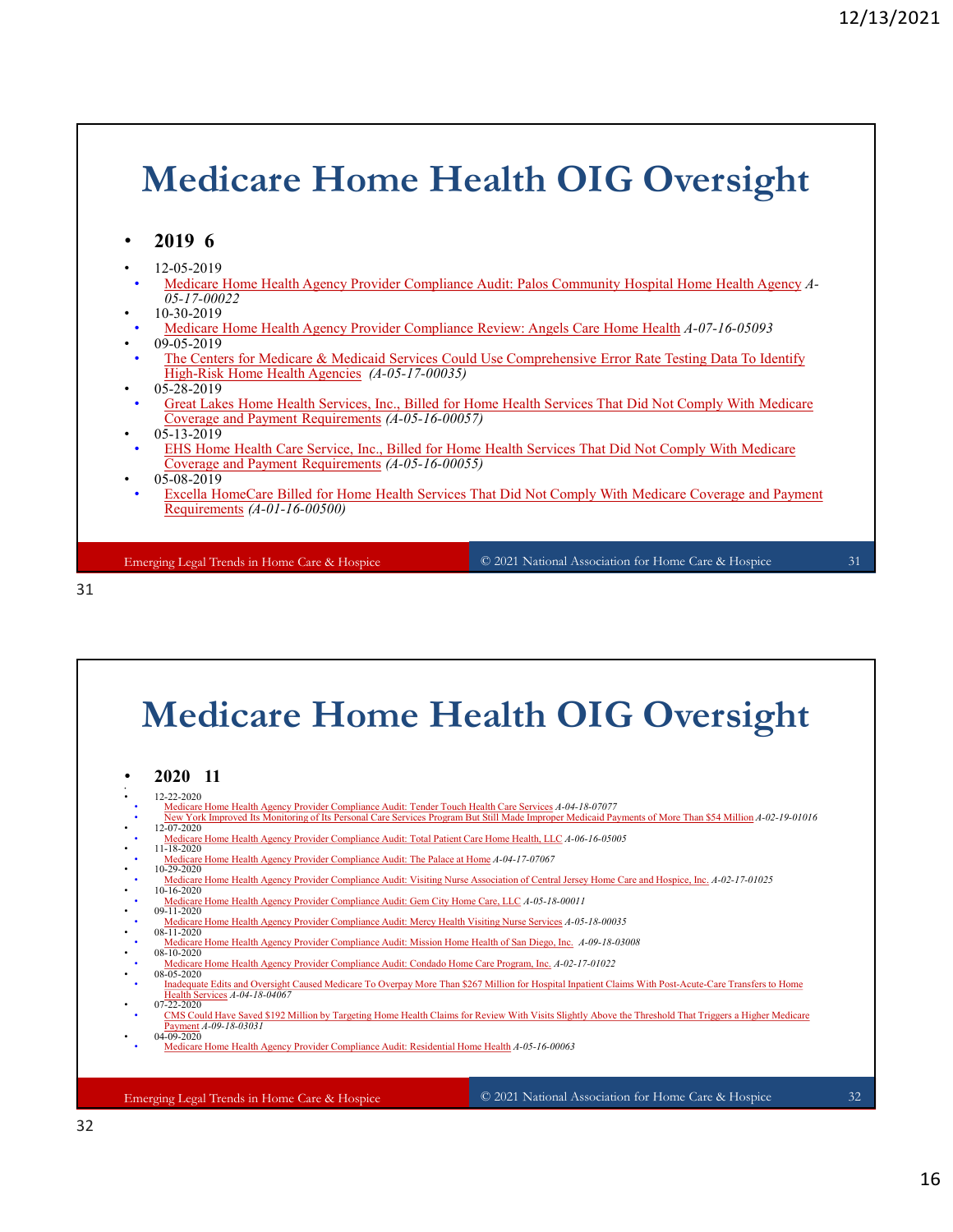

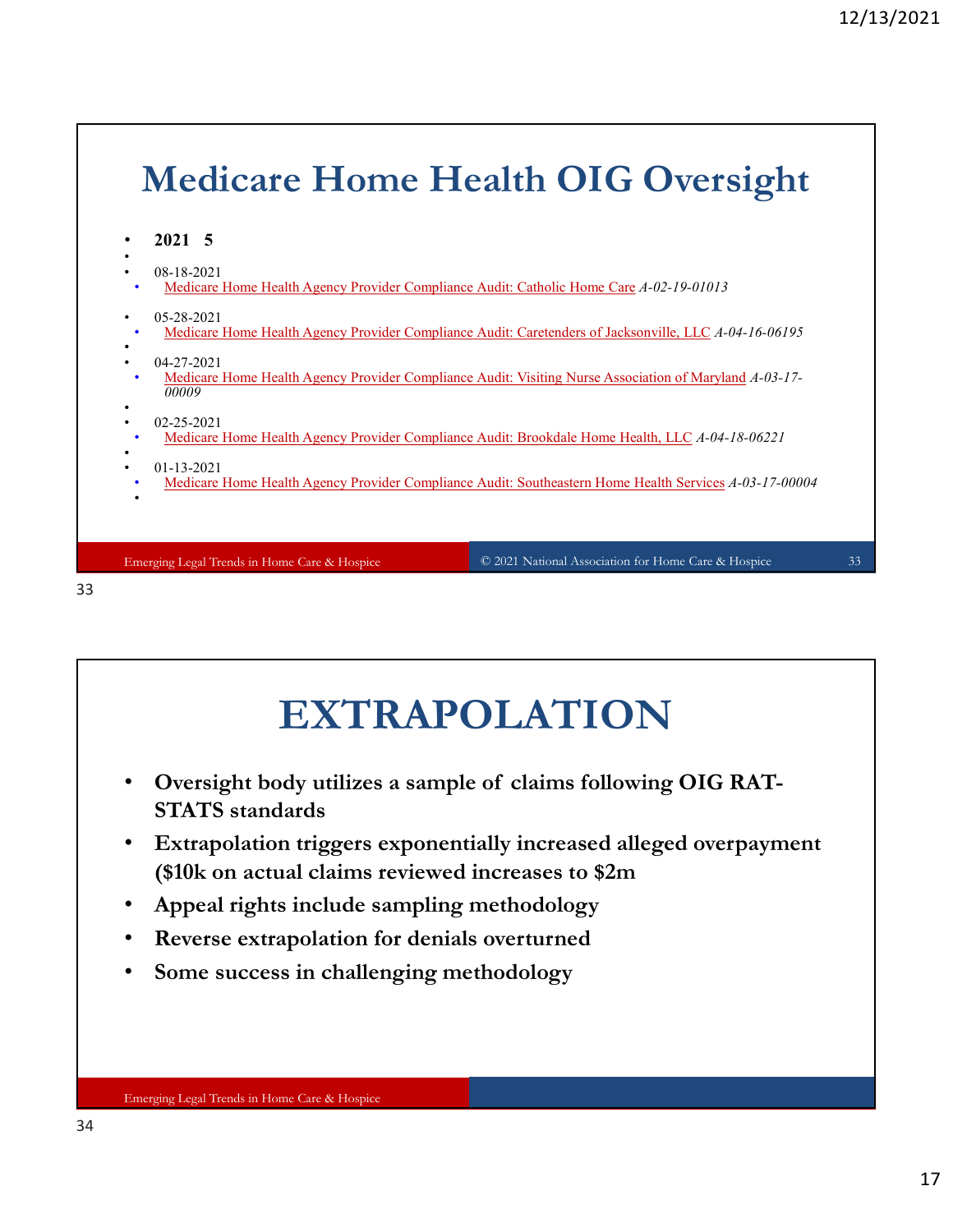### APPEAL RIGHTS

|                                              | <b>APPEAL RIGHTS</b>                                                       |                                                                                                   |
|----------------------------------------------|----------------------------------------------------------------------------|---------------------------------------------------------------------------------------------------|
| <b>LEVEL</b>                                 | <b>Filing Deadline</b>                                                     | <b>Decision Deadline</b>                                                                          |
| MAC Redetermination                          | 120 days from initial determination                                        | 60 days                                                                                           |
| QIC Reconsideration                          | 180 days from Redetermination Notice                                       | 60 days                                                                                           |
| ALJ hearing (or attorney adjudicator)        | 60 days after QIC notice                                                   | 90 days if QIC decision appeal or 180 days if<br>escalated                                        |
| Medicare Appeals Council                     | 60 days after ALJ decision or after expiration<br>timeframe if no decision | 90 days after ALJ decision or 180 days after<br>expiration of review time with no ALJ<br>decision |
| U.S. District Court                          | 60 days after AC decision or expiration of<br>AC decision timeframe        | No limit n the law                                                                                |
| Emerging Legal Trends in Home Care & Hospice | <b>APPEAL PROCESS NOTABLES</b>                                             |                                                                                                   |

35

# APPEAL PROCESS NOTABLES **APPEAL PROCESS NOTABLE**<br>• "De Novo" vs. Appellate review<br>• Law vs. Guidelines<br>• Burden of Proof standard<br>• Documentation submission limitations<br>• Value of each step

- "De Novo" vs. Appellate review
- Law vs. Guidelines
- 
- Documentation submission limitations
-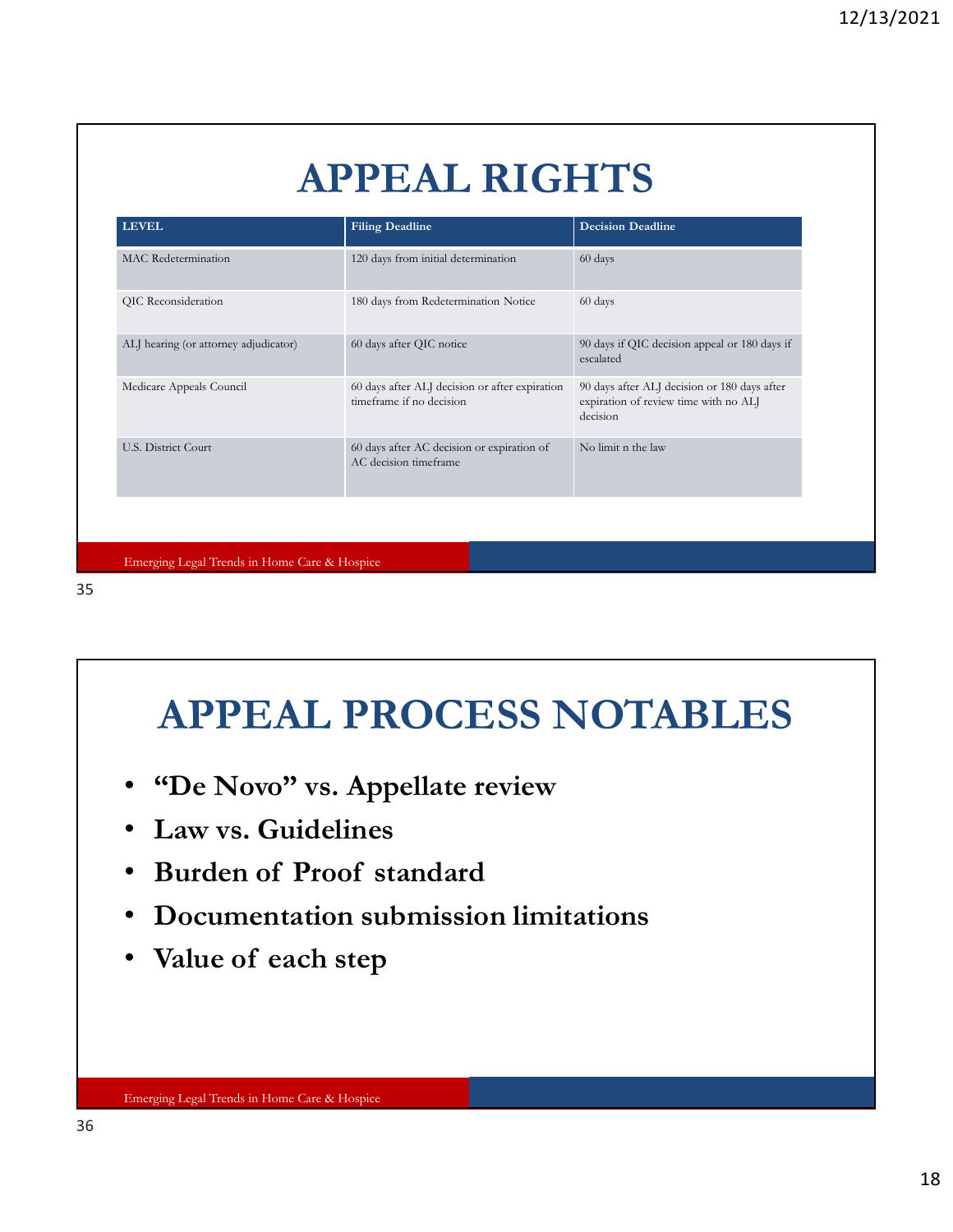### APPEAL ISSUES

### **Technical**

- Physician certification
- 
- 
- 
- **Substantive**
- Fractional<br>
Fechnical<br>
 Physician certification<br>
 Timely filing of claims<br>
 Face-to-Face encounter requirements<br>
 Hospice election<br>
Ubstantive<br>
 Home Health: homebound status; skilled care need; "intermittent"; and me – Home Health: homebound status; skilled care need; "intermittent"; and medical necessity (CRE)<br>
Fechnical<br>
– Physician certification<br>
– Timely fling of claims<br>
– Tace-to-Face encounter requirements<br>
– Hospice clection<br>
ubstantive<br>
– Hospice: terminal illness status; level of care<br>
– Points of eligibility/ineli **APPEAL ISSUES**<br>
• Technical<br>
– Physician certification<br>
– Timely filing of claims<br>
– Face-to-Pace encounter requirements<br>
– Hospice election<br>
• Substantive<br>
– Hospice: terminal illness status; level of care<br>
– Points of e
	-
	-
- 

Emerging Legal Trends in Home Care & Hospice

37

## Claims: C-LEVEL SCREENING − Home Health: homebound status; skilled care need; "intermittent"; and medical<br>
− Hospice: terminal illness status; level of care<br>
− Points of eligibility/ineligibility<br>
• Special issue: Waiver of Hability rights<br>
• **Claims: C-LEVEL SCREENING**<br>• Has there been any change in utilization patterns, e.g. length of stay?<br>• What does the claims data tell you about changes in case mix, LUPA volume,<br>outliers volume?<br>• How is "relatedness" to

- 
- What does the claims data tell you about changes in case mix, LUPA volume, outliers volume?
- How is "relatedness" to the hospice terminal diagnosis determined?
- 
- Is your number 2 pencil sharpened and ready for perfection on the technical requirements?
- Are your internal claims compliance systems right for the today risks?
- Is claims documentation consistently done?
- Did you forget about MA Plans?
- Have you checked the exclusions list lately?

Emerging Legal Trends in Home Care & Hospice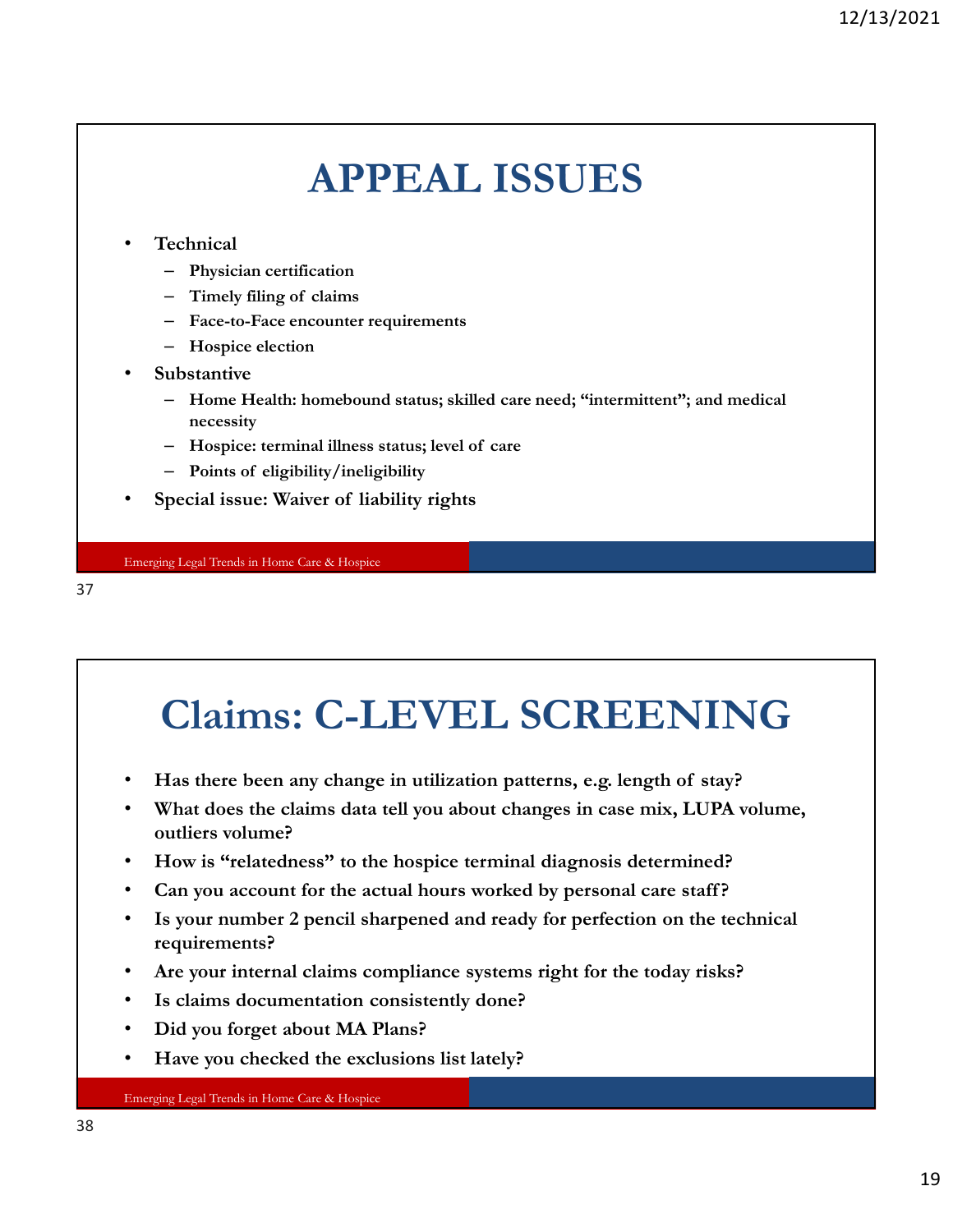### **CONCLUSIONS**

- Oversight is on the rise
- ROI drives its expansion
- Technical compliance is essential
- Documentation is the savior
- 
- **CONCLUSIONS**<br>• Oversight is on the rise<br>• ROI drives its expansion<br>• Technical compliance is essential<br>• Documentation is the savior<br>• All areas of compliance under scrutiny<br>• Culture combined with internal auditing is ke • Culture combined with internal auditing is key CONCLUSIONS<br>• Oversight is on the rise<br>• ROI drives its expansion<br>• Technical compliance is essential<br>• Documentation is the savior<br>• All areas of compliance under scrutiny<br>• Culture combined with internal auditing is key<br>
- 

Emerging Legal Trends in Home Care & Hospice

39